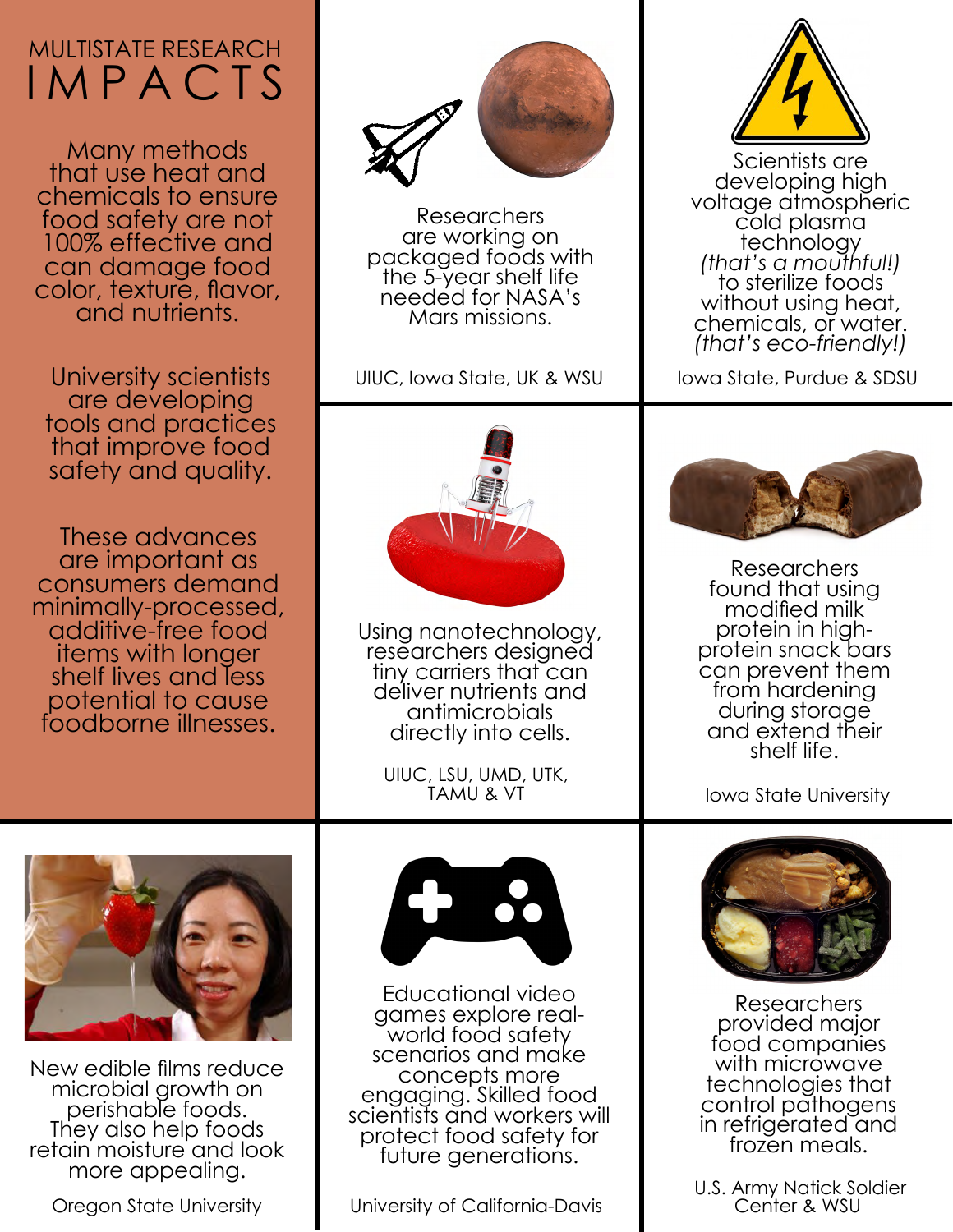

Researchers developed<br>UV and nanoparticle technologies to<br>inactivate allergens in<br>foods like peanuts, shrimp, and wheat. This will help prevent contamination on food processing lines.

> UDEL, UFL, UGA, IIT, UMaine & UMN



Researchers method that helps nutrients in milled rice sustain washing, making milled rice more nutritious.



Scientists developed FDA-accepted microwave sterilization processes that offer the 3-year shelf life needed<br>for military rations.

U.S. Army Natick Soldier Mississippi State University Center & WSU



New technology extracts proteins from catfish heads, skin, and bones for use in tastier, more nutritious imitation crab meat and fish patties. Using parts typically thrown out makes the catfish industry more profitable and sustainable.

Mississippi State University **IVALLET State University Of Nebraska** 



Researchers<br>set new design standards for frozen microwaveable foods to make sure they cook evenly, minimizing food safety issues.



High pressure processing kills bacteria and extends shelf life for products without heat or additives, leaving texture, flavor, and nutrients intact. This process is helping meet demand for minimally processed food.

Ohio State, IIT & UMN



Probiotics can improve digestive health, but are often destroyed by stomach acids before they take effect. Researchers developed new capsules and pretreatments to protect the pills.





Extension programs and workshops are improving food safety practices in homes, restaurants, grocery stores, and other food businesses.

UC-Davis, UGA, Iowa State, UMD, UMN, UM, Ohio State, LSU & UTK **PSU & UW-Madison** PSU & UW-Madison PSU & UNIVERSITY Of Maine



Researchers showed that high pressure processing can make raw oysters safer to consume by removing bacteria without damaging the oyster quality.